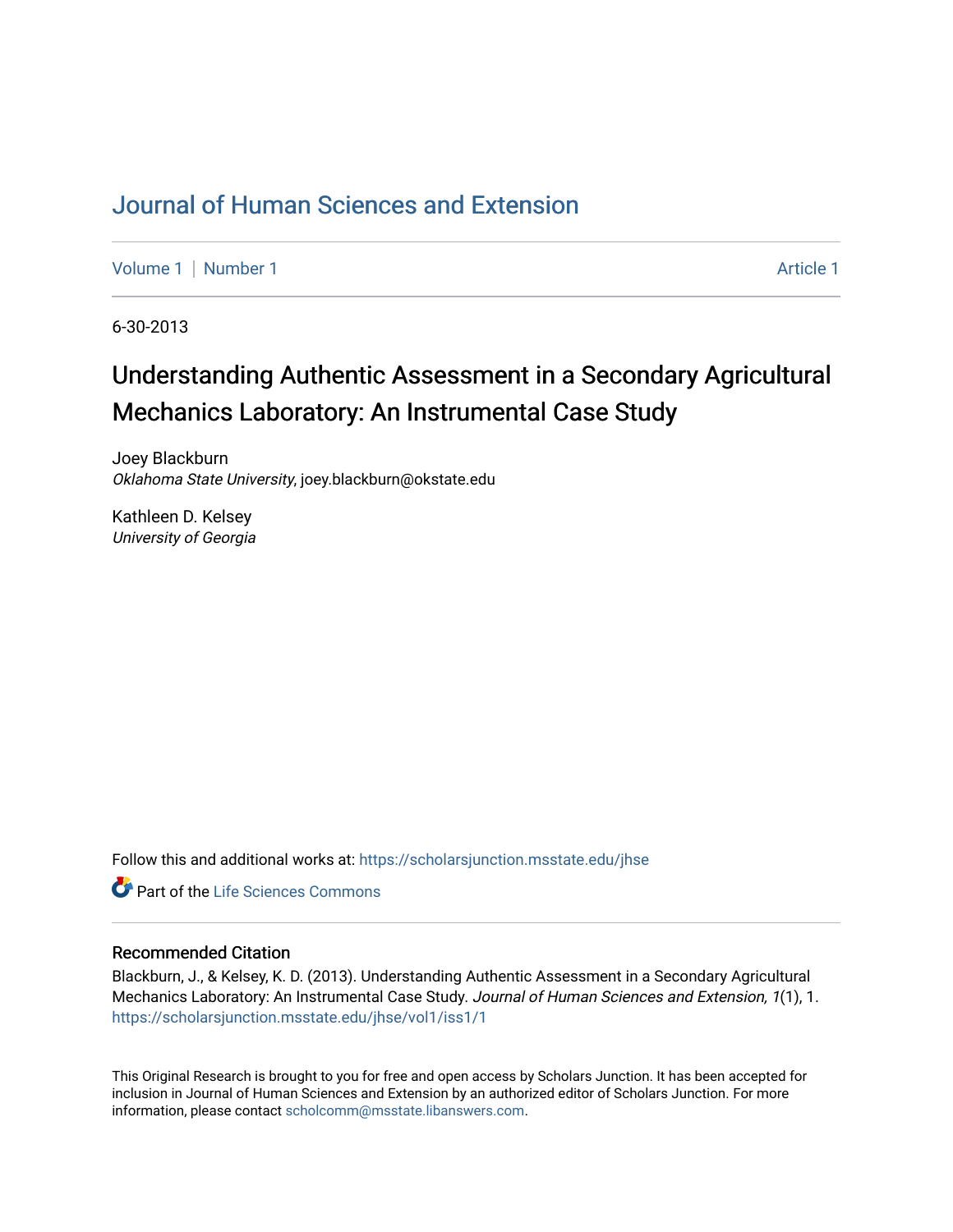## **Understanding Authentic Assessment in a Secondary Agricultural Mechanics Laboratory: An Instrumental Case Study**

### **J. Joey Blackburn**

*Oklahoma State University* 

## **Kathleen D. Kelsey**

*University of Georgia*

*The instrumental case study reported here adds to the literature on authentic assessment by illuminating how one secondary agricultural education instructor employed authentic assessment in the agricultural mechanics laboratory. The study was underpinned by the constructivist notion of authentic learning and assessment, or allowing students to perform what they can do. Multiple sources of data regarding assessment practices were collected from an exemplary secondary agricultural mechanics instructor who demonstrated model authentic assessment behavior by (1) setting high and fair expectations for students, (2) establishing a progressive hierarchy of skills for students to master, (3) providing continuous feedback so that students had knowledge of their progress, and (4) being committed deeply to students' success. The four themes resonated with previous literature and provided the foundation for a pragmatic model of authentic assessment in the secondary agricultural mechanics laboratory. Future research should focus on refining the model of authentic assessment in agricultural mechanics for a larger audience, as case studies are limited in their ability to generalize. Additionally, research should be conducted to determine how authentic assessment impacts student performance on Oklahoma Agricultural Power and Technology competency examinations.* 

*Keywords:* agricultural education, authentic assessment, agricultural mechanics, pedagogy

## **Vignette**

*Joan and James, two freshmen students enrolled in introductory Agricultural Power and Technology at their respective schools are learning the process of Shielded Metal Arc Welding (SMAW). Both students previously mastered basic principles of safety, parts of the welding machine, electrode classification, and basic welding skills for starting the weld. It is test day for* 

Direct correspondence to J. Joey Blackburn at joey.blackburn@okstate.edu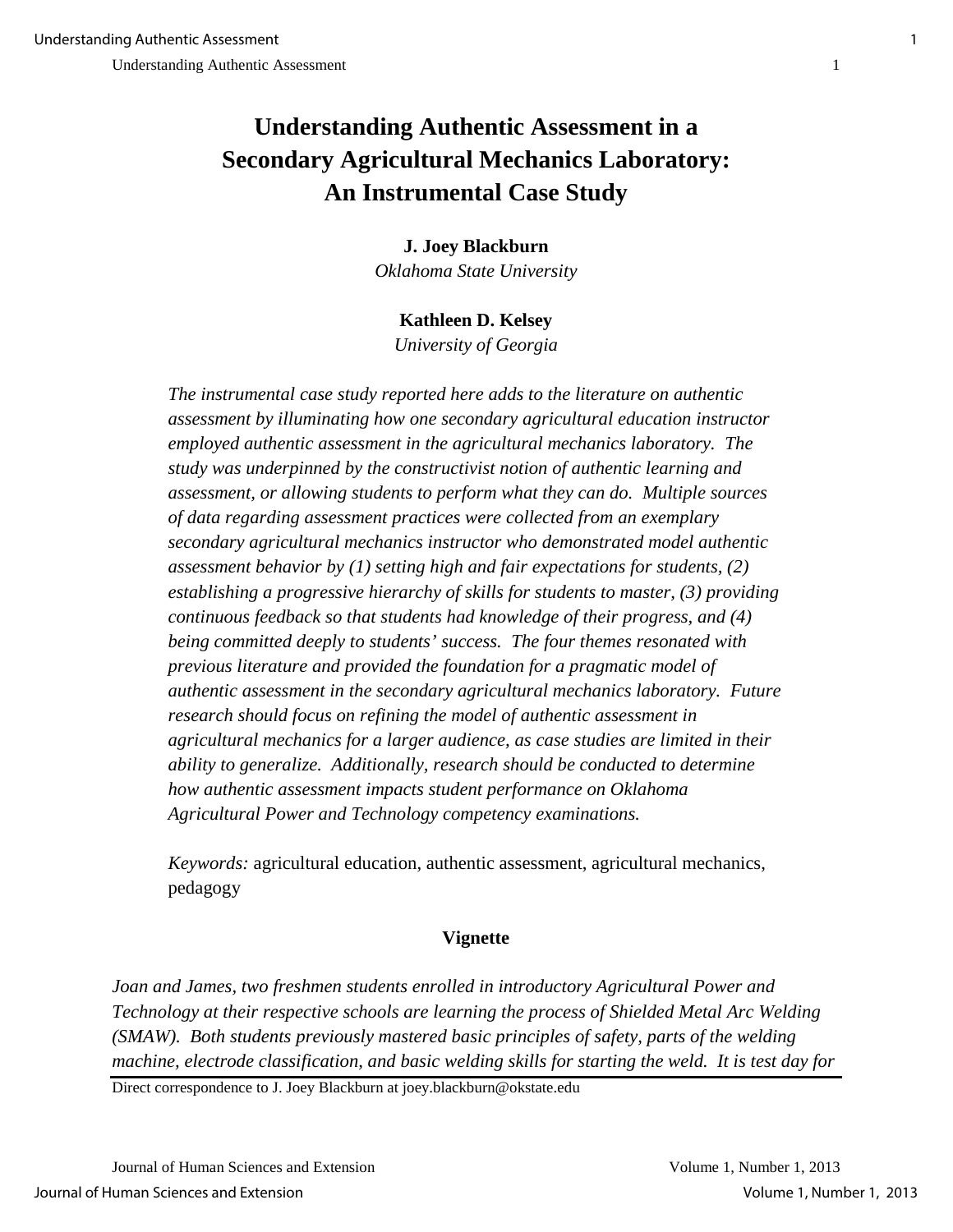*both students, and their teachers must have grades posted by the end of the week. Joan receives 10 participation points for doing "good work" during the week, and then is given a 25-point, multiple choice quiz over the content of the lesson. James is required to safely and accurately set up the arc welder and create a weld to the specifications provided by the instructor. Joan turns in her quiz and is off to her next class. James creates a weld that he believes meets the requirements and shows it to his teacher. The teacher assesses the weld via a rubric, offers compliments about what James did well, and also points out a few places where James could improve. James returns to the welder to improve his performance. Both teachers in this scenario have evidence that their respective students have learned the welding process, but were both assessments of equal educative value to Joan and James?* 

#### **Introduction**

Assessing student learning is one of the most important responsibilities of classroom teachers (Phipps, Osborne, Dyer, & Ball, 2008). Assessment refers to the comprehensive process of gathering information about holistic learning, including skill acquisition, knowledge, abilities, and providing feedback for learner improvement (Woolfolk, 2004). Assessments are also employed to measure and support student learning (Ercikan, 2006). Commonly, educators rely on pencil-and-paper forms of assessment to evaluate student learning, which most often assess the ability to recall information versus perform the learned skills (McCormick & Pressley, 1997).

Given the right situation, traditional forms of assessment can be very effective for evaluating student learning. Pencil-and-paper forms of assessment, however, may not contribute to deep and sustained learning (Marton & Säaljö, 1976). Phipps et al. (2008) discussed creating assessments that are a "valid and reliable representation of the types of knowledge, performance, or skills that a teacher wants to measure" or *authentic assessment* (p. 276). Instructors who teach material beyond recall may find traditional assessments lack the complexity to capture student learning. Authentic assessment is a strategy that embeds learning in real-world contexts and allows teachers to measure student performance in real-world situations (Custer, Schell, McAlister, Scott, & Hoepfl, 2000; Phipps et al., 2008).

#### **Conceptual Foundation**

This study was underpinned by the constructivist concept of using authentic tasks to promote learning. Authentic learning supports students to construct knowledge, practice self-discipline, and understand the value of learning (Newmann & Wehlage, 1993; Wehlage, Newmann, & Secada, 1996). Authentic tasks connect real-world situations and problems students encounter in the present and future (Woolfolk, 2004). To better connect authentic learning to authentic assessment, teachers must determine learning objectives. Wiggins (1989) asked, "Do we judge our students to be deficient in writing, speaking, listening, artistic creation, finding and citing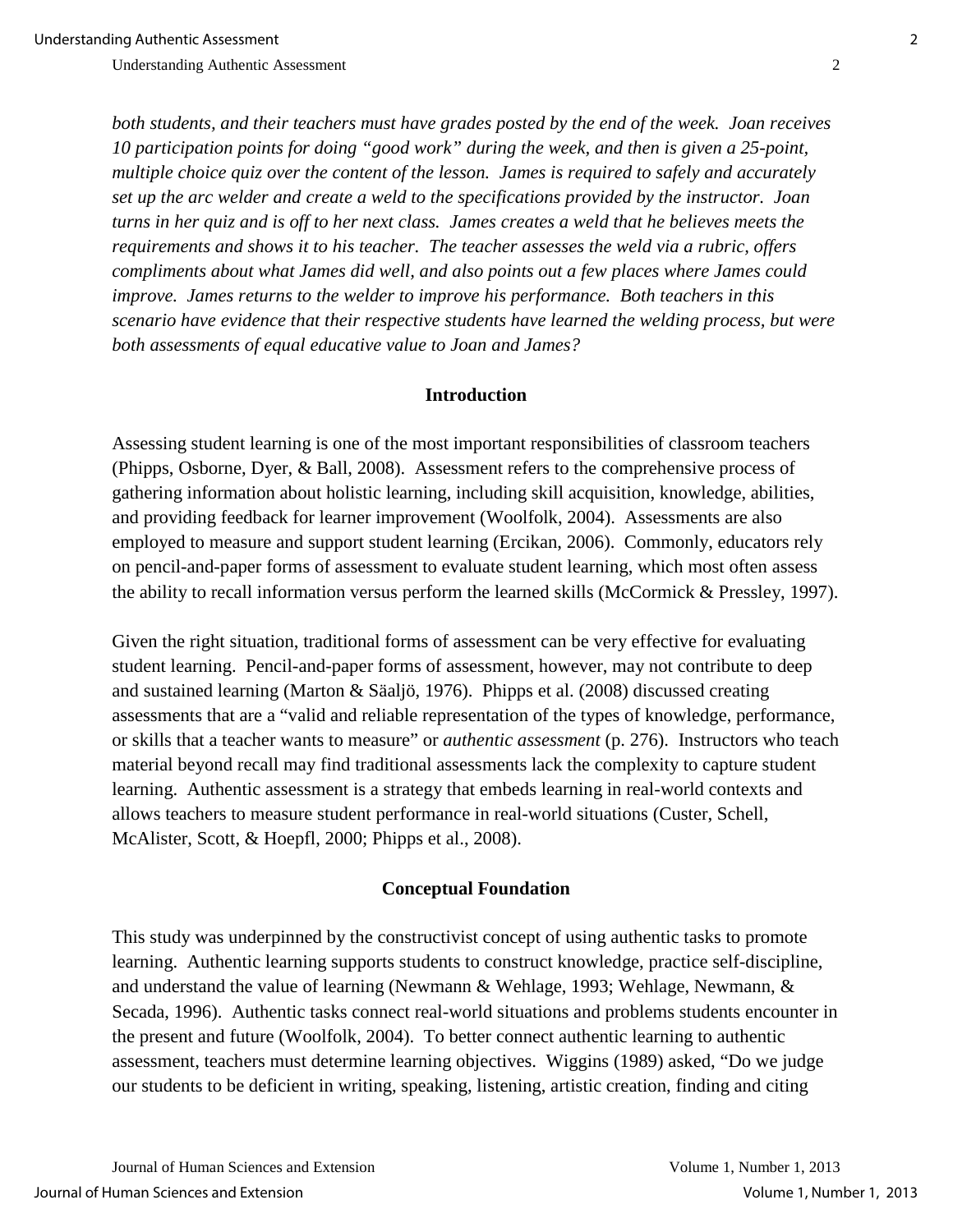evidence, and problem solving? Then let the tests ask them to write, speak, listen, create, do original research, and solve problems" (p. 705).

Wiggins and McTighe (2008) outlined a concept of learning for understanding where high school instructors focus on three interrelated goals of "helping students (1) acquire important information and skills, (2) make meaning of that content, and (3) effectively transfer their learning to new situations both within school and beyond it" (pp. 36-37). Ideally, high school teachers should focus on helping students construct meaning from knowledge to prepare them for careers in all aspects of the schooling experience, including assessment (Wiggins  $\&$ McTighe, 2008). For this to take place, authentic assessments must be used repeatedly and in numerous contexts to gauge performance, allowing teachers to "observe the *patterns* of success and failure and the reasons behind them" (Wiggins, 1989, p. 705).

Authentic assessment has been operationalized differently across disciplines. In an English class, assessment strategies may include asking students to demonstrate how to plan, write, and revise an essay, while a science teacher may require students to formulate hypotheses and conduct an experiment (McCormick & Pressley, 1997). The underlying principle of authentic assessments is to focus on real-world problems (McCormick & Pressley, 1997).

#### **Literature Review**

Agricultural education has a long and successful tradition of embracing authentic learning and assessment to enhance student learning (Knobloch, 2003). Dewey (1938) called for educational experiences that enhanced learning for every student that are based on social interactions to allow students to learn from teachers and peers. Dewey (1938) described a connection that occurs naturally between experience and the educational process. Experience is an important part of education that provides relevance to the lesson and gives students the opportunity to use and apply classroom knowledge in realistic settings (Cheek, Arrington, Carter, & Randell, 1994). Agricultural education presents students the opportunity to learn not only in the classroom but also in various laboratory settings. Laboratory settings include agricultural mechanics, animal science, horticulture, or agriscience (Phipps et al., 2008).

Knobloch (2003) cautioned that the hands-on approach to teaching and learning may not always constitute authentic or experiential learning. Agriculture teachers excel at providing opportunities for students to learn by doing. To ensure authenticity in teaching, Knobloch (2003) encouraged teachers to "ensure that all learning is connected to thinking and knowledge that will be remembered and applied later in life" (p. 31). The three criteria of authenticity— constructing knowledge, disciplined inquiry, and value beyond school—are useful in determining the degree of authenticity of current assessment practices. To assist students in constructing knowledge, students should be challenged as if they were in adult roles (Wehlage et al., 1996). This may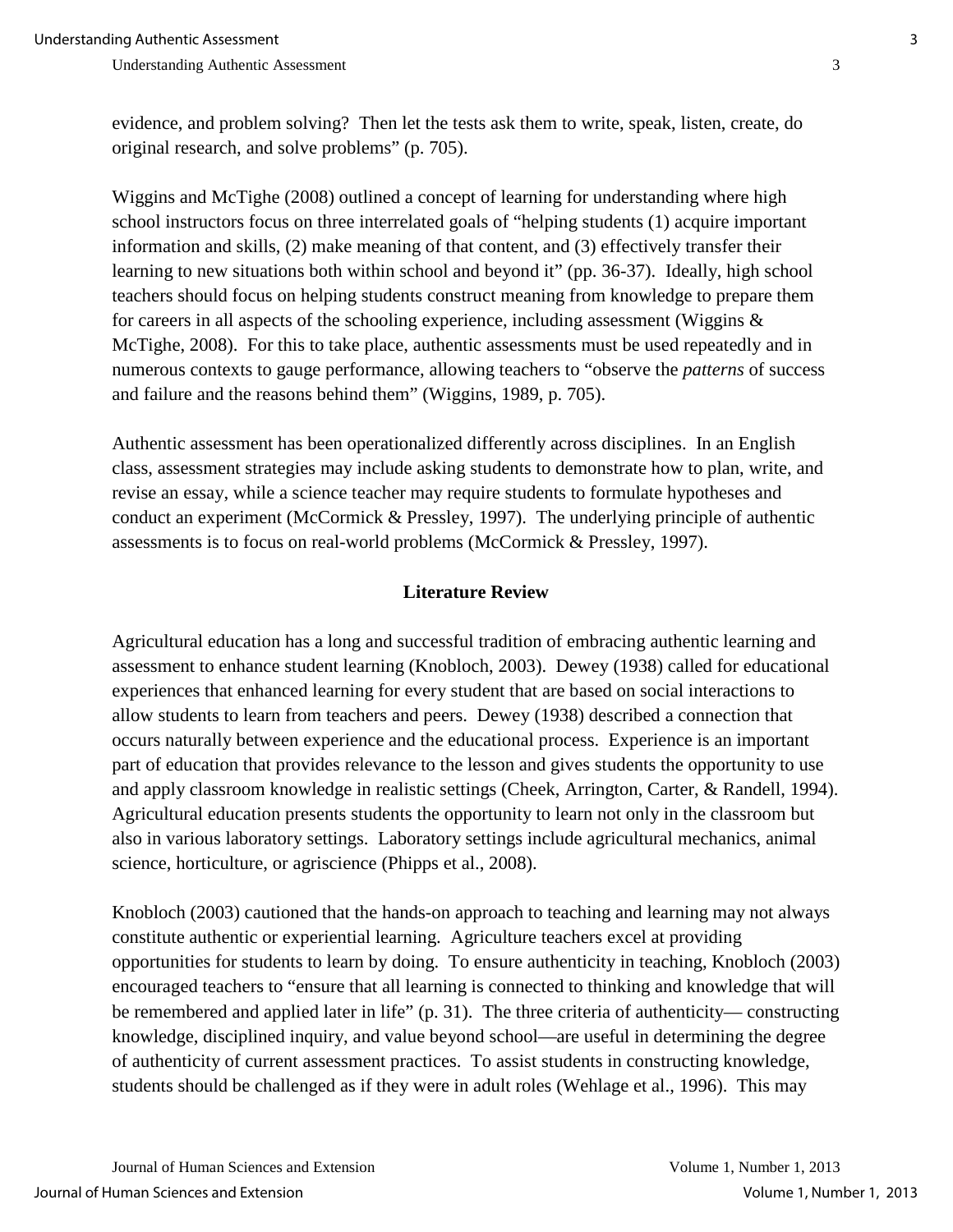include written and oral communication, building or repairing objects, or artistic performance. The criterion of disciplined inquiry can be achieved by ensuring students connect new learning with prior knowledge to create deep understanding rather than superficial knowledge, such as recall (Wehlage et al., 1996). The final criterion, value beyond school, is achieved when students begin to value knowledge and skills because they connect the usefulness to their lives and not just to demonstrate competence (Wehlage et al., 1996).

Agricultural education has an experiential philosophy; however, students are not always assessed in this manner. This conflict of ideology versus practice is noted in the Oklahoma curriculum for Agricultural Power and Technology (APT). Minimal formative authentic assessments exist within the curriculum. The summative assessments consist of traditional paper-pencil tests and quizzes designed to measure students' ability to recall information. If laboratories in agricultural education are considered natural venues for students to apply knowledge in real-world settings (Phipps et al., 2008), then students should be assessed in a real-world manner that matches instruction (Anderson et al., 2001). Specifically, previous research recommends authentic assessments should be used as one strategy to evaluate students' learning experiences objectively (Baker & Robinson, 2011).

While many (Knobloch, 2003; McCormick & Pressley, 1997; Newmann & Wehlage, 1993; Wehlage et al., 1996) have touted the benefits of using authentic assessments, few studies have investigated how teachers conceptualize and employ authentic assessments in the agricultural mechanics laboratory. Therefore, the principle focus question for framing this case study was, how is authentic assessment used in an exemplary agricultural mechanics program?

Given the importance of authentic assessment in secondary agricultural education, the purpose of this instrumental case study was to better understand how an exemplary instructor employed authentic assessment in the agricultural mechanics laboratory. The following issue guided the study: *How does an instructor conceptualize and operationalize authentic assessment in the agricultural mechanics laboratory?* 

## **Methods, Trustworthiness, and Ethical Considerations**

The study focused on a single, bounded instrumental case (Stake, 1995): a secondary agricultural education mechanics instructor, identified as Mr. Jones, in the context of assessment practices. Instrumental case study affords researchers the opportunity to gain a holistic understanding of a phenomenon and is most advantageous when the researcher seeks to understand a single issue within the context of the case (Creswell, 2007; Stake, 1995).

Purposive sampling procedures were employed to select one agricultural mechanics instructor at Smallville High School in Smallville, Oklahoma. Three agricultural education faculty members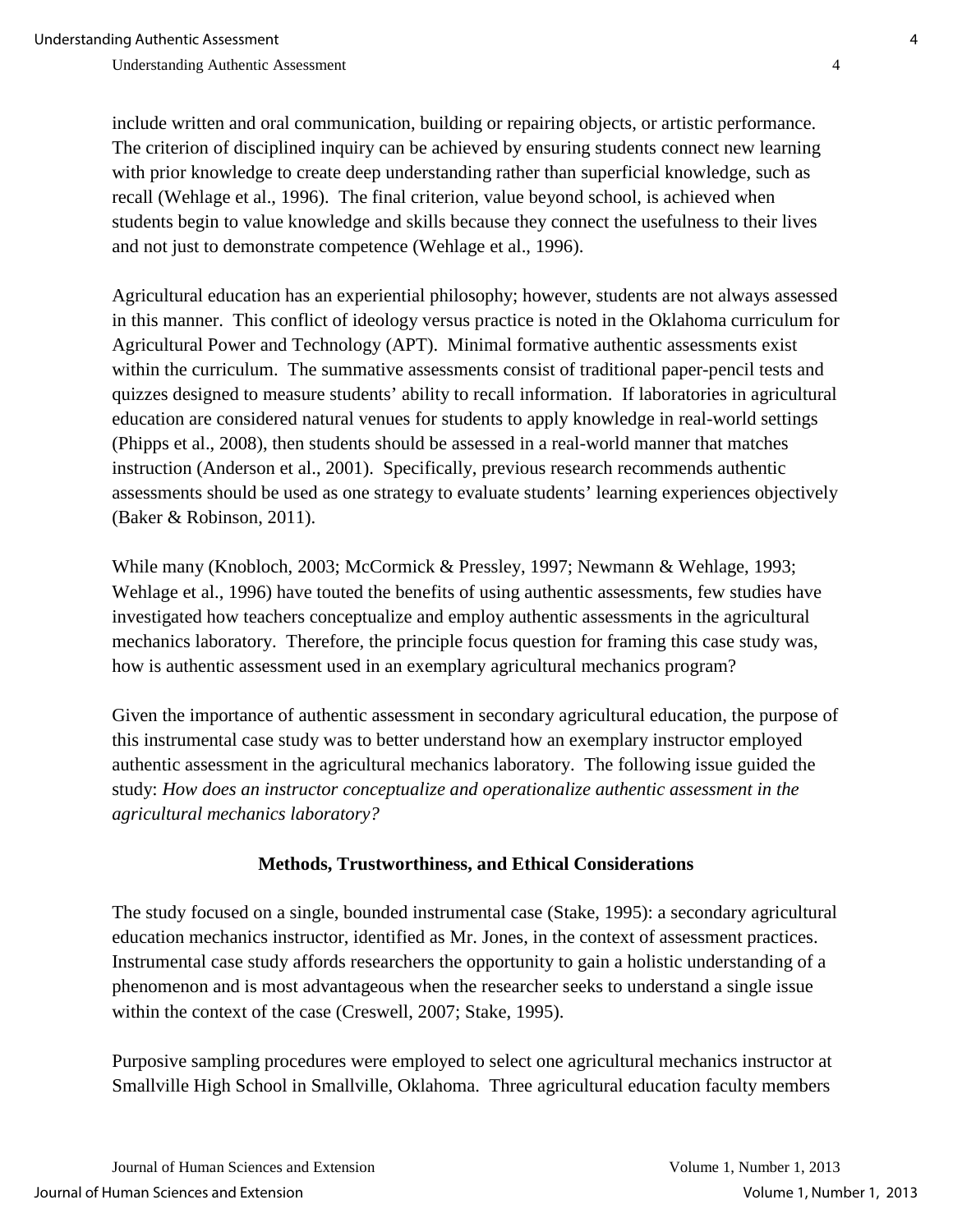at Oklahoma State University identified the agricultural mechanics instructor as an exemplar at employing authentic assessment strategies. Purposefully choosing atypical cases, including exemplary cases, to study can aid in illustrating matters that may be overlooked in typical cases (Stake, 1995). After receiving approval from the Institutional Review Board (IRB), Mr. Jones agreed to participate in the research study during a telephone conversation, and a date for the site visit was determined.

I (the first author) spent eight hours at the high school collecting data. I conducted one in-depth, face-to-face interview with Mr. Jones, observed two 90-minute APT courses, and analyzed documents to draw my conclusions. The collection and analysis of multiple sources of data is a strategy used to enhance confirmability of the study, which increases trustworthiness (Tracy, 2010). To minimize the effects of researcher bias, I kept a reflexive journal throughout the research cycle, having taught the subject for a number of years in a different state. Reflexive exercises centered upon agricultural mechanics and student assessment. This allowed me to examine how my bias may influence data collection and analysis (Krefting, 1991).

To establish the interview protocol, I conducted a thorough review of literature regarding authentic assessment and performed a mock interview with a former secondary agriculture instructor to determine clarity of questions. During the face-to-face interview, I served as the instrument by asking a series of questions, allowing for free-flowing conversation and probing questions to clarify responses and deepen my understanding of the phenomenon (Guba & Lincoln, 1989). Once on site, I observed the advanced APT course, ate lunch with Mr. Jones, observed introductory APT, audiorecorded the interview, and collected documents for analysis. The semi-structured interview adhered to the IRB-approved interview protocol. It should be noted that some topics of discussion were emergent. The audiorecording was transcribed verbatim using ExpressScribe®, coded by hand, and analyzed using theme analysis (Creswell, 2007). Documents collected included 26 "one-sheeter" assignment sheets that Mr. Jones employed in his courses. Documents were reviewed and analyzed to "corroborate and augment evidence from other sources" (Yin, 2009, p. 103).

## **Establishing Quality and Trustworthiness Within the Case Study**

Quality, whether the research results are trustworthy and plausible, is an important aspect of qualitative research (Tracy, 2010). Enhancing quality can be accomplished by providing thick descriptions throughout the report (Guba & Lincoln, 1989; Tracy, 2010). Within the research report, detailed, concrete examples and descriptions are provided to deepen the meaning of events. In addition, I analyzed multiple sources of data, including the interview, observations, and documents, to triangulate the findings and conclusions. Triangulation enhances quality and trustworthiness by showing the reader that multiple sources of data led to similar conclusions (Tracy, 2010).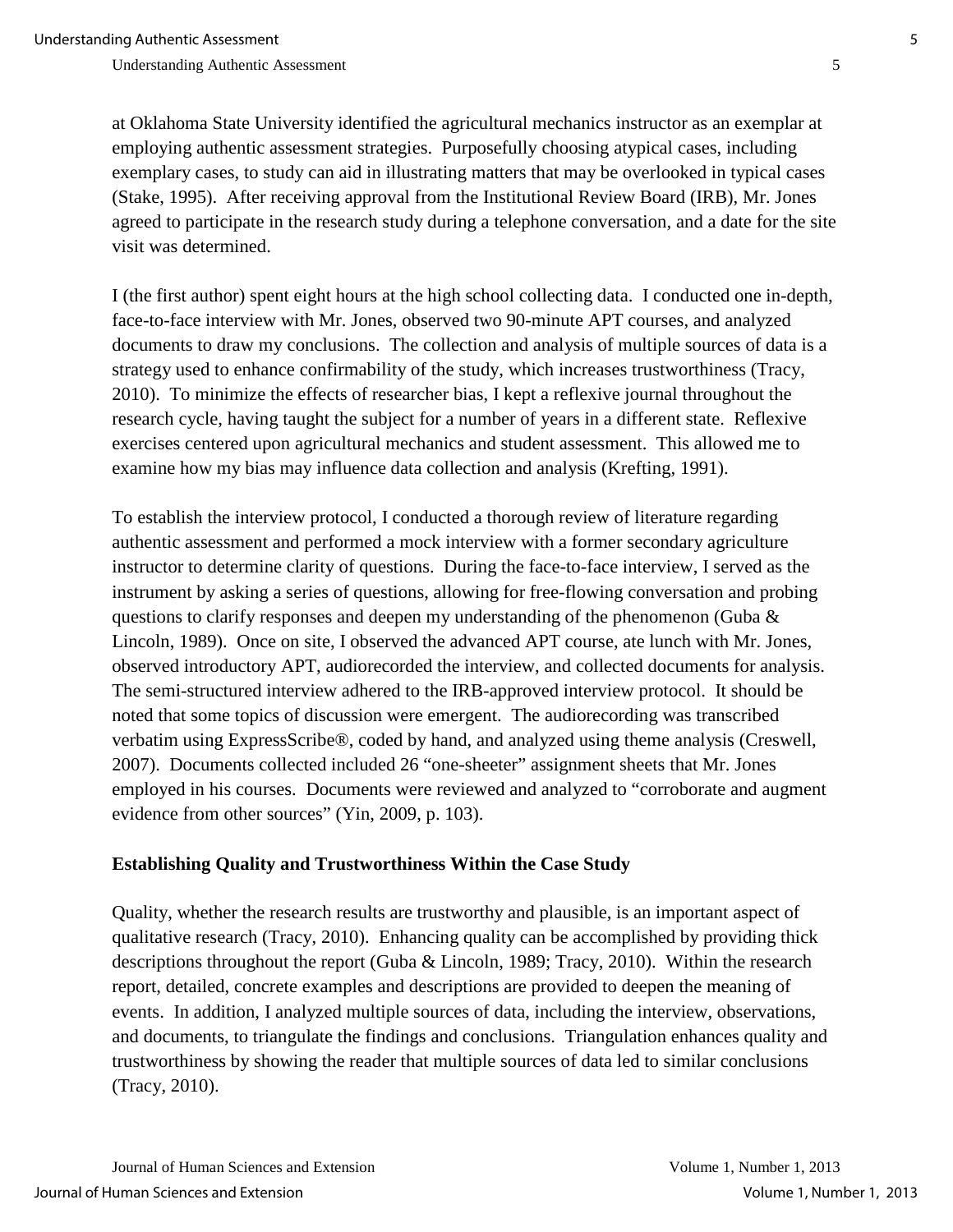The interview transcription was sent to Mr. Jones for member reflection (Tracy, 2010). This allowed Mr. Jones to review the data for accuracy and context (Stake, 1995) and is one method of increasing trustworthiness of findings (Krefting, 1991). The final method used to enhance quality was multivocality and was achieved when differing views and opinions were given space in the research (Tracy, 2010). Specifically, I used the thoughts, ideas, and words of the participant through direct quotations and paraphrasing indicated in parentheses by line number.

I collected secondary data through observations and document collection. Observations were conducted in the advanced and introductory APT courses. During the advanced APT course, I acted as a participant observer, described by Yin (2009) as having the advantage of "producing an accurate portrayal of a case study phenomenon" (p. 112); however, this role has limitations. Bias could increase due to the researcher's manipulation of events. Also, the participant observer may not have the time to take quality notes or raise questions (Yin, 2009).

Initially, I began the observation of the advanced APT course as a nonparticipant observer, but transitioned into a participant observer. This was an upper-level class comprised of junior and senior students. All seven students in the course were working on the same assignment, creating saddle cuts in steel pipe. The students were expected to cut the pipe to exact specifications per a one-page rubric and assignment sheet. The instructor asked me to help evaluate a student's work, thus, transforming me into a participant observer. As a participant observer, I was able to interact with Mr. Jones and his students in their natural element and observe their interactions. In the introductory APT course, I acted as a nonparticipant, direct observer. Direct observation provides researchers with the ability to see actions in real time as well as situational context (Yin, 2009). This was a larger class than the advanced APT course and was comprised of freshmen and sophomore students. In this class, the students were welding a small piece of one inch diameter pipe perpendicular to a piece of flat steel to exact specifications provided by the teacher on a rubric and assignment page.

The focus of the case study was to gain a deeper understanding of the case and its interrelationships (Stake, 1995). Case study is not used to "optimize production of generalizations," rather to understand the particular (Stake, 1995, p. 8). Particularization is built by emphasizing understanding and occurs when researchers come to know the case well, how it is unique, and how it is similar to other cases (Stake, 1995). As such, no attempts have been made to generalize findings and conclusions past this case. Rather, it has been left to the reader to determine transferability of the findings to other situations.

### **Ethical Considerations**

Because of the intimate nature of qualitative research, ethical considerations must be a top priority. Tracy (2010) discussed procedural, situational, relational, and exiting ethics as essential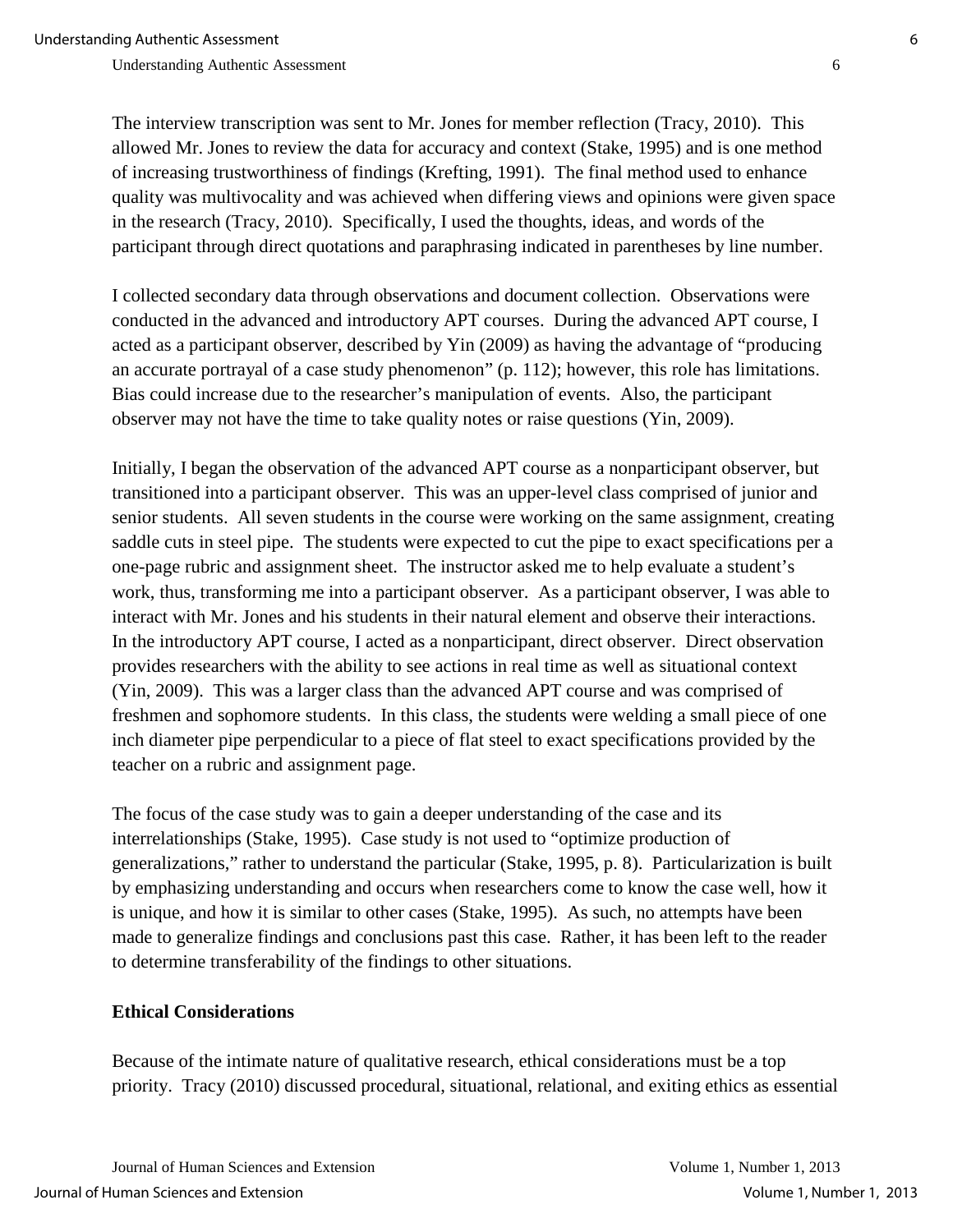considerations for protecting the rights of human subjects. Procedural ethics refers to the researcher following set guidelines for conducting research that serve to ensure accuracy by reporting truthful, accurate results. Procedural ethics were addressed by securing IRB approval to conduct research prior to contacting the research subject. Situational ethics refers to practices used to deal with ethical situations while collecting data in the field. The central question of situational ethics is, "Do the means justify the ends?" (Tracy, 2010, p. 847). It is up to the researcher, ultimately, to make the judgment regarding what to report. Specifically, any data collected during the interview or observation that could cause potential harm to the subject were not reported. Relational ethics refers to treating research subjects with respect and avoiding coercion to gather information. Finally, exiting ethics refers to the impact of the researcher leaving the research site and the reporting of data. Exiting ethics were addressed in the design of the study as I agreed to leave the site after the school day ended as to not disrupt learning further. Additionally, I reported the subject's story as transparently as possible while protecting his privacy.

#### **Findings**

#### **Theme 1: Teacher Sets High and Fair Expectations of Students**

Upon entering the vestibule of the agricultural education building at Smallville High School, I was greeted with the sights and sounds one would expect from a typical secondary agriculture facility. As the seven students in the advanced APT course entered the classroom and took their seats, I witnessed the beginnings of the first emergent theme: Mr. Jones set high and fair expectations for all of his students. This theme became evident as the students were eager to receive their instructions for the lesson (Observation Notes). Mr. Jones discussed briefly the goals of the lesson and handed out the assignment page. This was my first view of what he called his "one-sheeters" (Interview, Line 42). This particular one-sheeter was comprised of instructions, a diagram of the assignment, procedures, and a rubric (Document 1). Mr. Jones had a file full of one-sheeters. He had created some, while others he had adapted from various Agricultural Mechanics Career Development Event (CDE) contests he and his students had attended throughout the years.

I later learned that four students were on his Agricultural Mechanics CDE team, and this assignment was very similar to what they would complete during competition. One goal of this assignment was to help train the CDE team, yet all students were expected to perform the assignment at a high level. Mr. Jones declared, "From day one, I just set really high expectations. My students know that I expect the best out of them" (Interview, Lines 88–89).

After the students received their instructions and assignment page, they proceeded to the agricultural mechanics laboratory to change into their Personal Protective Equipment (PPE) and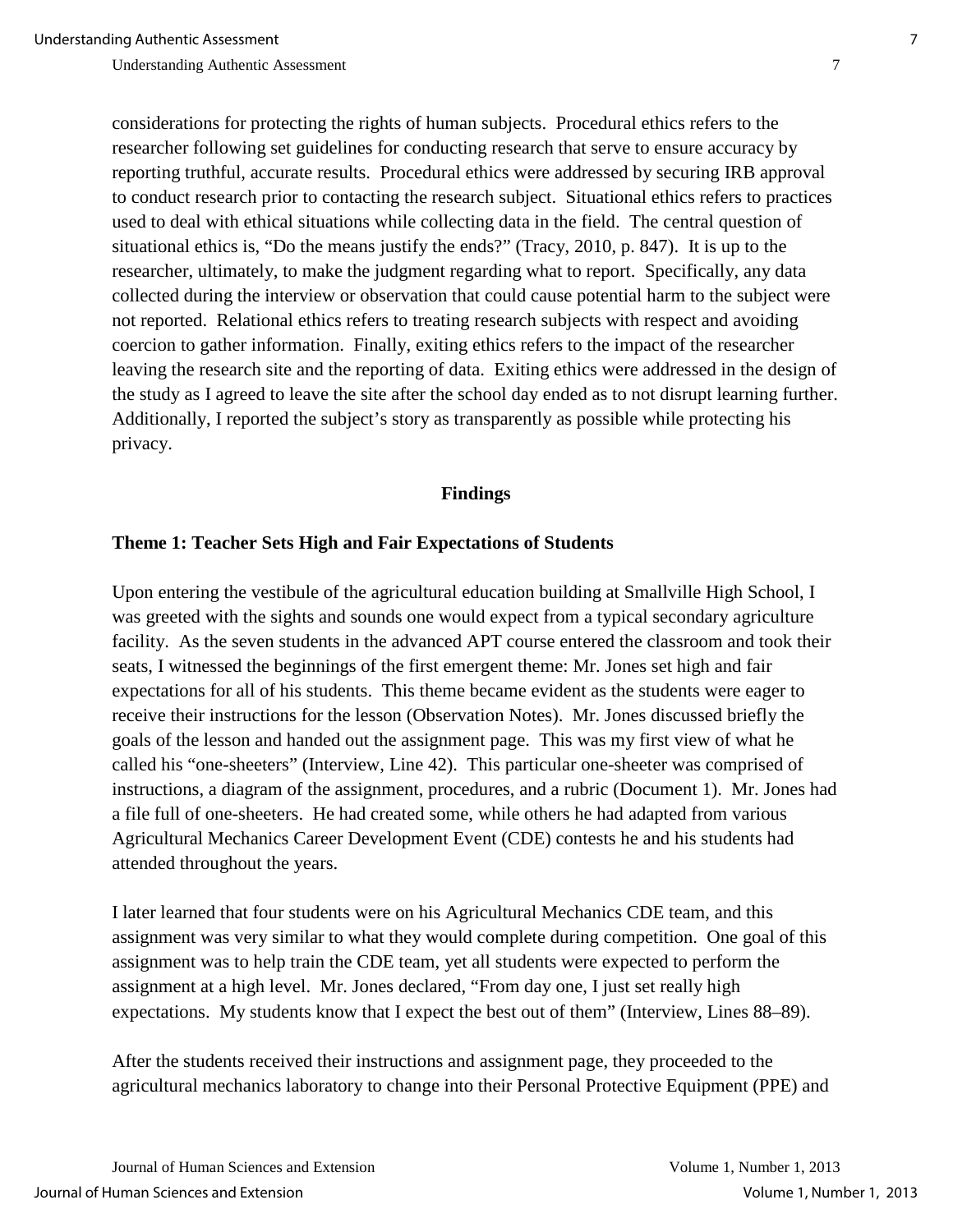begin working. The particular assignment required students to cut a six-inch section of pipe, then using the oxyacetylene torch, perform a saddle cut to specified dimensions (Document 1). The students worked diligently to complete the assignment, almost always on task. Mr. Jones declared "from day one you have to set the bar pretty high...if you start off easy and try to get hard, it doesn't work very well" (Interview, Lines 93–95). Having high expectations of students is a fundamental part of good teaching. Teachers must have expectations that are attainable, but challenging. Expectations should be increased gradually to ensure student success (Woolfolk, 2004). Mr. Jones expected the best of each student regardless of sex or membership on the Agricultural Mechanics CDE team. Teachers must have high and fair expectations of their students because students will rise or fall to the level of expectation (Newcomb, McCraken, Warmbrod, & Whittington, 2004; Woolfolk, 2004).

### **Theme 2: A Progressive Hierarchy of Skills**

The second and third themes that emerged were intertwined. Mr. Jones used a progressive hierarchy of skills that he desired his students to obtain while enrolled in his courses. The students begin with fundamental skills needed in the agricultural mechanics laboratory, for example, striking an arc or lighting and shutting down the oxyacetylene unit safely, and ending with more complicated assignments, such as creating a saddle cut in steel pipe or welding various joints. Regarding assessing students' learning, Mr. Jones desired his students to have knowledge of their progress*,* building with each assignment, and cumulating to mastery of the course content. To ensure the students understood their progress in the course, Mr. Jones kept a progress chart on the wall of the laboratory that listed all assignments for the semester. When the students completed a task satisfactorily, Mr. Jones initialed the appropriate box. The assignments were arranged from simple to complex. As the students gained new skills, they were allowed to work on the various assignments on the progress chart. He stated, "we are going to start from easy to hard...something like running beads; I'll give them the page where it says you are going to get a grade on quality of weld, appearance, and different things like that" (Interview, 133–137).

#### **Theme 3: Knowledge of Progress**

Once the students completed the assignments on the progress chart, they engaged in project construction. This progressive hierarchy of skills allowed students to have transparent knowledge of their progress in the course. With this system, Mr. Jones was able to confirm what students had learned, including the fundamentals "of welding, fitting, and cutting" necessary to complete a larger project safely and accurately (Interview, 38–39). Additionally, he stated, "I expect when [the students] come in to the second APT course, we don't have to spend as much time on these skills, that it can be just a little refresher, and we can get into building some projects" (Interview, 149–151).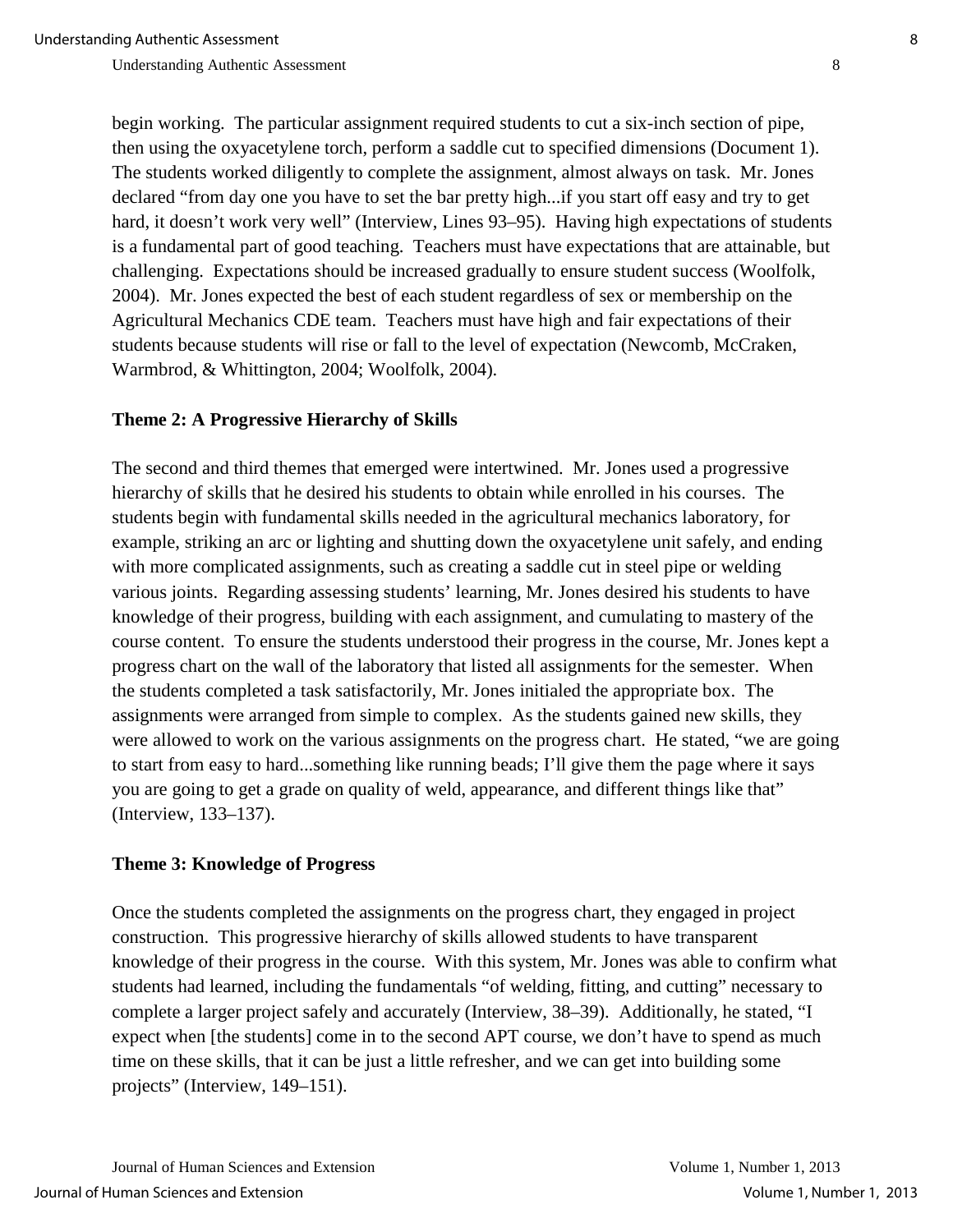By the time the students complete the sequence of APT courses, Mr. Jones believed they had acquired the skills and knowledge useful for entering the workforce or moving to higher education. Describing what he wanted his students to be able to do after completing his program, he said:

When they are done with Ag Power and Tech III, I expect them to be able to go to a metal fabricating shop and be able to do anything that is asked of them to do...we have a number of our students that make their living as either a farm or ranch hand or welder or welder/fitter. Then, I have some students that go on to [City] Welding School and they make a career out of it. I want them to be as prepared as possible for the outside world (Interview, 102–107).

Discussing individual assignments, Mr. Jones said, "I try to use a rubric system as far as grading; that takes a project they are doing and basically dissects it down, and then, I actually have the students involved in their grading" (Interview, Lines 179–180). Mr. Jones' simple, yet effective, approach to grading students' work informed the conclusions and development of a model for authentic assessment. After receiving the assignment page and scoring rubric, students were asked to complete the assignment within the bounds of the 90-minute class. Mr. Jones gave individualized instruction to struggling students, but spent most of his time observing students as they worked. As each student completed the assignment, he or she brought it and the grading sheet to a table located near the center of the laboratory where Mr. Jones began the process of assessing the work in consultation with the student. During the process of students completing the assignment and seeking feedback, it became clear that this was the norm for the program versus a staged production to impress the visitor.

It would have been much easier for students to drop off their work and get on with their business while Mr. Jones graded. Mr. Jones, however, was genuinely concerned with student learning and took the necessary time to give each student highly detailed, individualized feedback on their performance face-to-face. As an observer, it was difficult to separate learning from assessment. Students performed their task, but they were not finished. Mr. Jones began each grading session by assessing the objective components of the project, such as dimensions. For every one-eighth inch a student was in error, he deducted one point. For more subjective components, such as appearance, shape, and fit, both he and the student talked through the project so the student could identify high quality work. "I want them to score their own [project], and I want to add credibility to their score. I want them to know what is a good weld, what a good project looks like versus a bad one" (Interview, 89–91). In nearly every instance I observed, the student was much more critical of his or her own work than Mr. Jones. He was quick to point out what he liked about the assignment before he offered constructive criticism for improvement. Additionally, if the students were not satisfied with their score, Mr. Jones allowed them to repeat the project to try to improve their score to a 90% or better. Encouraging students to score their own work promoted self-regulated learning, specifically self-observation (Schunk, 2008).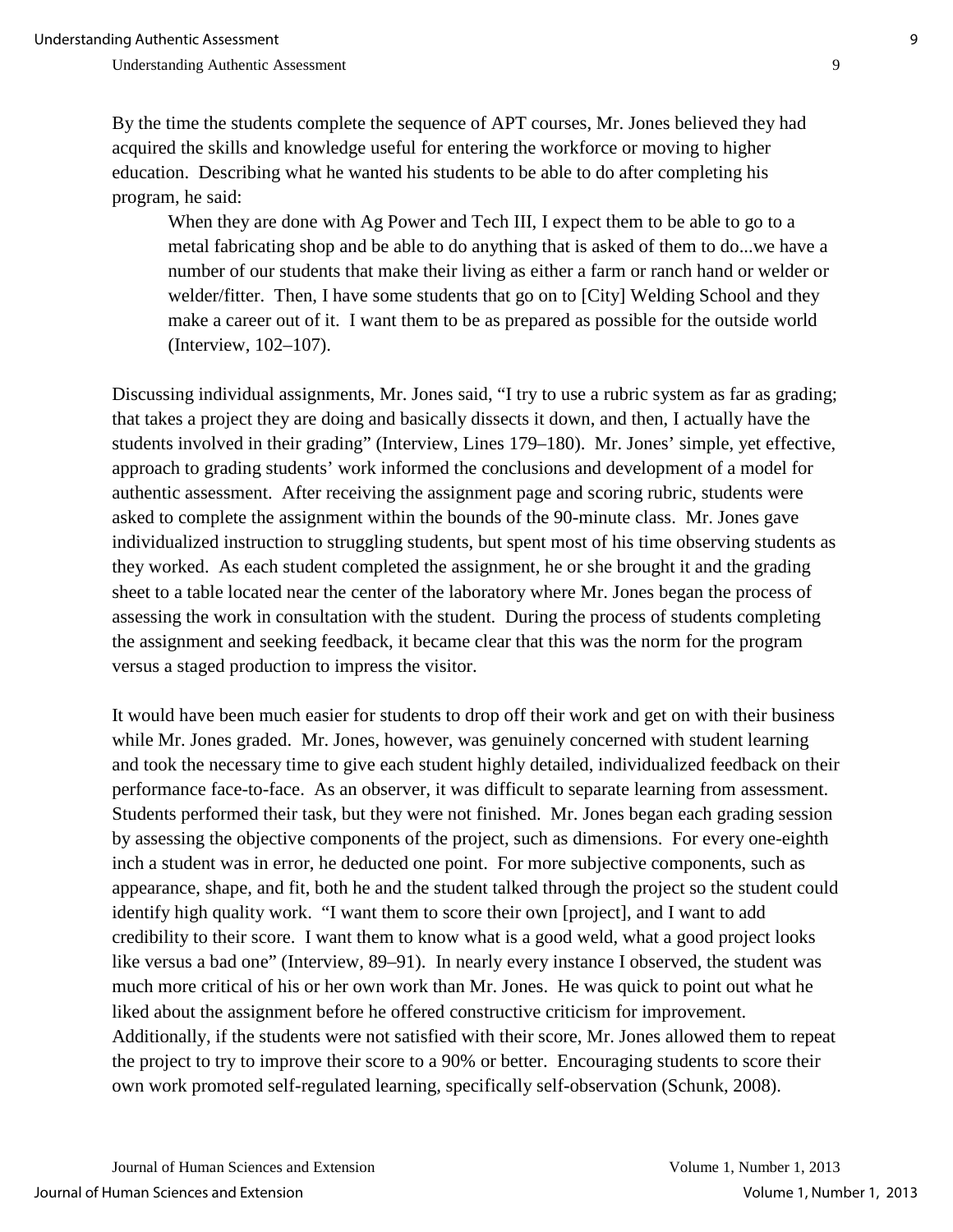Students who self-observe their performance as inadequate can then seek guidance in the form of Mr. Jones' feedback to improve (Schunk, 2008).

Mr. Jones' grading system allowed students to have opportunities to reflect on their performance and improve. Additionally, the use of a rubric and talking through each score with the students provided documentation in the event that a parent or administrator questioned the grade. Mr. Jones assigned at least one assignment per week to maintain fairness in assessing students (Interview, 44). "It is hard to keep graded, you know, how to score a student in the shop...in a production shop and you are building projects...it is hard to have an actual grade for a student if all they are doing is building projects" (Interview, 76–79). Students also receive a grade for larger completed projects. Mr. Jones made it clear, however, that grades are not given simply for participation.

These two themes, using a progressive hierarchy of skills and student knowledge of progress, align with Wiggins and McTighe's (2008) assertion that authentic assessments must be repeated measures to bring to light the patterns of success and failure, not one-shot assessments. Mr. Jones' use of a progressive hierarchy of skills forced students to transfer knowledge and skills from one assignment to another, a vital component of the learning process (Schunk, 2008). In addition, many students sought employment in the agricultural mechanics industry, transferring knowledge and skills from high school to the workplace, aligning with the third tenet of Wiggins and McTighe's (2008) conceptualization of an ideal secondary school experience.

## **Theme 4: Teacher Commitment to Student Success**

The final theme that emerged from the instrumental case study was Mr. Jones' deep concern for student success in his program. In addition to allowing students to resubmit their projects, he believed his program was a home for students who did not find success in other areas of school. Mr. Jones was passionate in his description about working with students who were considered low achievers by other teachers. He said:

I have had teachers tell me, you know this kid, he's terrible in class, can't get him to do anything, just one of those low-achieving students. When they get to my class, you will find out a lot of times those are my best students, which happens a lot. I mean, there are a lot of students you sit there and have do book work, and they are not going to be good students, but the minute they get out in the shop, their eyes light up. The minute they get to start doing hands-on things is when those students really start to achieve, which occurs daily over here in the Ag facilities (Interview, 121–127).

Mr. Jones also reported that many of his students were able to link core content within the context of agriculture. Specifically relating to mathematics, he stated, "Within the shop, there are all kinds of math and geometry examples. You would be amazed at how many students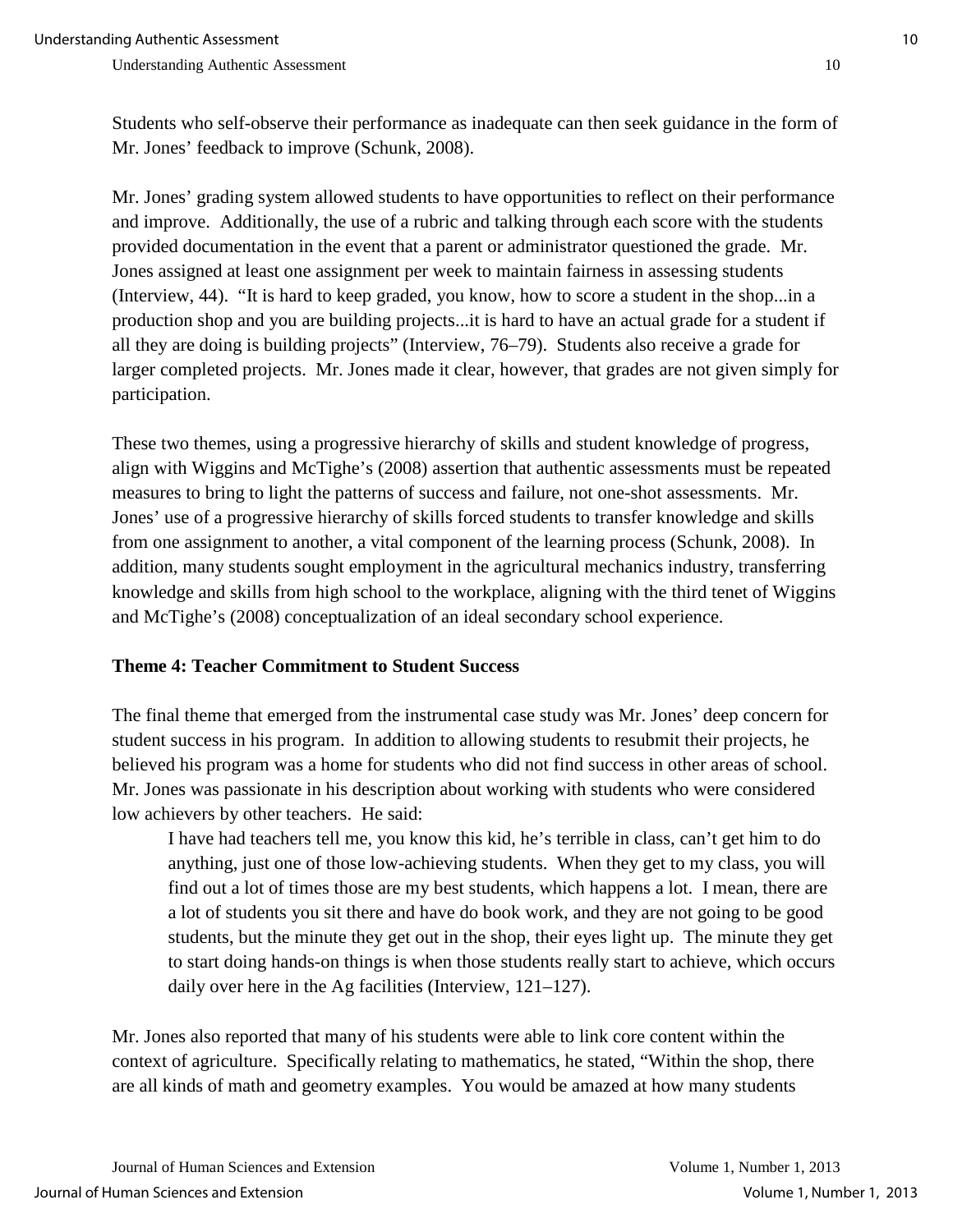come to me and can't read a tape measure. Once they start reading that tape measure, fractions start making more sense to them" (Interview, 161–164). In addition to mathematics skills, Mr. Jones believed his students were better problem solvers because of their activities in the agricultural mechanics laboratory. He cited examples of students calculating board feet, yards of concrete, and using various tools to accomplish a task (Interview, 164–166). "A lot of those kids don't realize how much geometry they are actually doing until they actually do it themselves" (Interview, 166–167).

Mr. Jones' use of authentic assessment strategies that incorporated mathematics skills provided the context some students needed to understand a core content principle in addition to the agriculture content. Examples of his students understanding geometry better because of agricultural mechanics supports empirical evidence that agriculture can be used as context for learning without sacrificing the agriculture curriculum (Parr, Edwards, & Leising, 2008; Roberts & Ball, 2009; Young, Edwards, & Leising, 2009).

## **A Model of How Authentic Assessment Can Be Implemented in the Agricultural Mechanics Laboratory**

In the opening vignette, the arc welding knowledge of Joan and James was assessed by their respective teachers. Both educators had evidence that their respective students learned arc welding, and grades were entered into the grade book. If, however, the teacher's goal was to teach the students the welding process, the written test was not a valid measure of student knowledge. James knows what arc welding is, but because he was assessed authentically, he also knows how to arc weld. Based on the review of literature and the findings reported here, a pragmatic model of how Mr. Jones conceptualized and employed authentic learning and assessment in the agricultural mechanics laboratory is offered (see Figure 1 on the following page).

This model depicts the major tenets of authentic learning and assessment found in the literature and is further supported by the results of this case study. The model is shown as circular to demonstrate a continuous teaching-learning cycle. To begin the cycle, the teacher identifies knowledge and skills for students to master (Wiggins, 1989). If teachers desire to assess students authentically, they must teach students a progressive hierarchy of complex tasks to ensure students are evaluated on what was learned at each step in the process (Anderson et al., 2001; Phipps et al., 2008). This step allows students to construct meaning from the knowledge gained in a useful fashion (Newmann & Wehlage, 1993). During the first two phases of the model, the teacher sets high and fair expectations of students, partially through establishing a progressive hierarchy of skills. Additionally, students must inquire into a problem to produce additional meaning (Newmann & Wehlage, 1993), aligning with giving students an opportunity to demonstrate their knowledge or practice newly attained skills. Next, students are assessed at the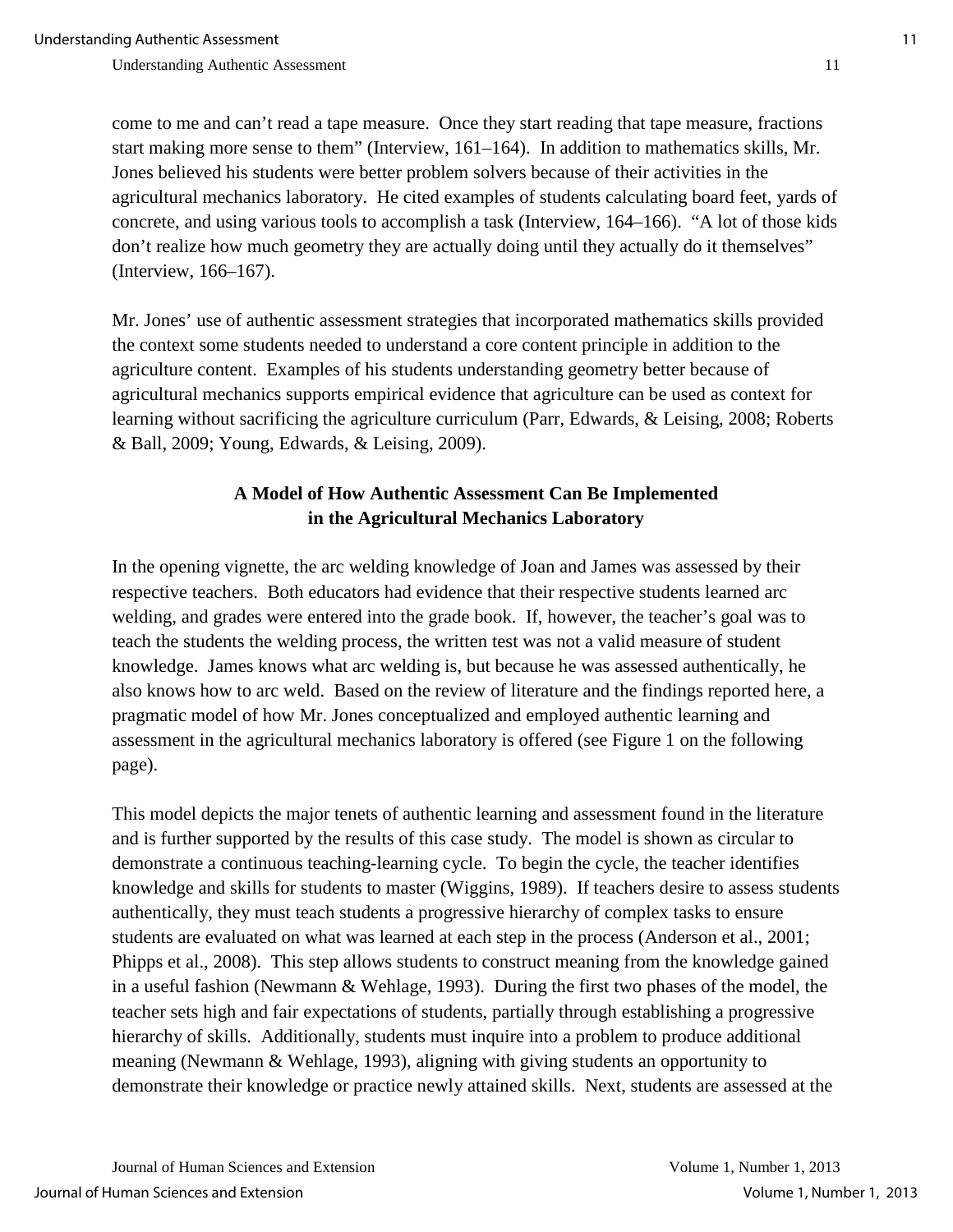same level they were taught by asking them to demonstrate knowledge and skills attained. Both practice and assessment allow students to gather transparent feedback regarding progress in the course. The final step of the model is likely the most important, as the teacher reviews the work and provides the student with constructive feedback by focusing on what he or she did well and giving direction for improvement. This step exemplifies a teacher's commitment to student success.

*Figure 1. A Pragmatic Model of How Mr. Jones Conceptualized Authentic Assessment in Agricultural Mechanics*



**Conclusions and Assertions**

The purpose of the instrumental case study was to understand how an instructor used authentic assessment in an agricultural mechanics laboratory. The findings added to the literature by revealing four themes regarding the successful implementation of authentic assessment: (1) the teacher had high expectations for his students, (2) a progressive hierarchy of skills was used,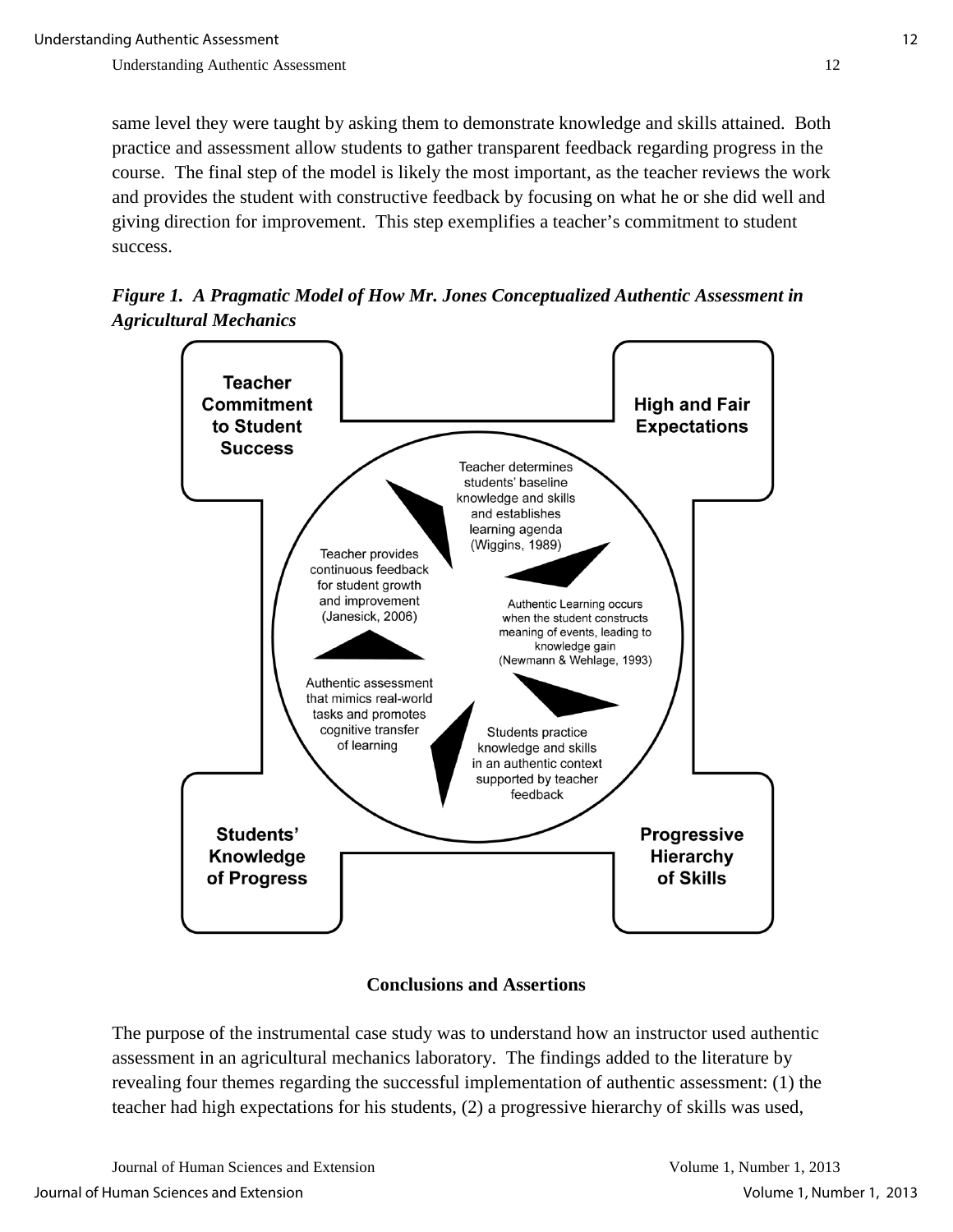(3) students had transparent knowledge of their progress, and (4) the teacher was committed to student success. These themes resonate with previous literature regarding authentic assessment. Mr. Jones utilized a progressive hierarchy of skills to teach students skills (Wiggins, 1989), providing them with knowledge and abilities that will be useful when solving problems in the workforce (McCormick & Pressley, 1997; Wiggins & McTighe, 2008). Employing authentic assessments in his courses is more than an action performed to simply have grades to enter. Mr. Jones truly cared for his students and their success and spent considerable time assessing student work and providing feedback for continuous improvement. Janesick (2006) identified feedback for improvement as a central concept of authentic assessment. Additionally, Mr. Jones employed authentic assessment strategies weekly in his program, allowing for multiple data points of student progress and areas in need of improvement (Wiggins & McTighe, 2008). Due to the nature of case studies, no generalizations are attempted beyond what readers can transfer to other similar situations (Stake, 1995).

#### **Recommendations for Practice and Research**

Based on the findings, Mr. Jones should continue to serve as a role model for preservice teachers to be an exemplar of authentic assessment techniques through being a cooperating teacher and by offering professional development workshops to other teachers. The Oklahoma Department of Career and Technology Education should take advantage of Mr. Jones' expertise in employing authentic assessment in agricultural mechanics by inviting him to offer professional development activities based on his teaching methods. Additionally, Oklahoma State University agricultural education faculty should invite Mr. Jones to serve as a guest speaker regarding teaching and learning in the agricultural mechanics laboratory. Teacher education programs in other states should identify inservice teachers who are exemplars at employing authentic assessment and utilize them to teach preservice teachers how to implement authentic assessment at a high level. Educators in other disciplines, both formal and nonformal, should strive to employ authentic assessments in their respective programs to allow students to face real-world situations and solve problems (Woolfolk, 2004).

Wilson, Floden, and Ferrini-Mundy (2001) reported that pedagogical experiences at the preservice level helped teachers to engage students and deliver effective instruction. Courses in pedagogy help new educators "reorganize their subject matter knowledge into knowledge about how to teach" (Wilson et al., 2001, p. 15). Therefore, to encourage new agriculture teachers to employ authentic assessment in agricultural mechanics, the Oklahoma State University agricultural education program should require preservice teachers to plan facets of a laboratorybased, microteaching lesson, utilizing authentic learning and assessment. Preservice teachers' lessons should include the development of assignments that include clear directions, diagrams, and a scoring rubric to illustrate good practices for authentic assessment. In addition, preservice teachers should teach the lesson to their peers and complete an authentic assessment per the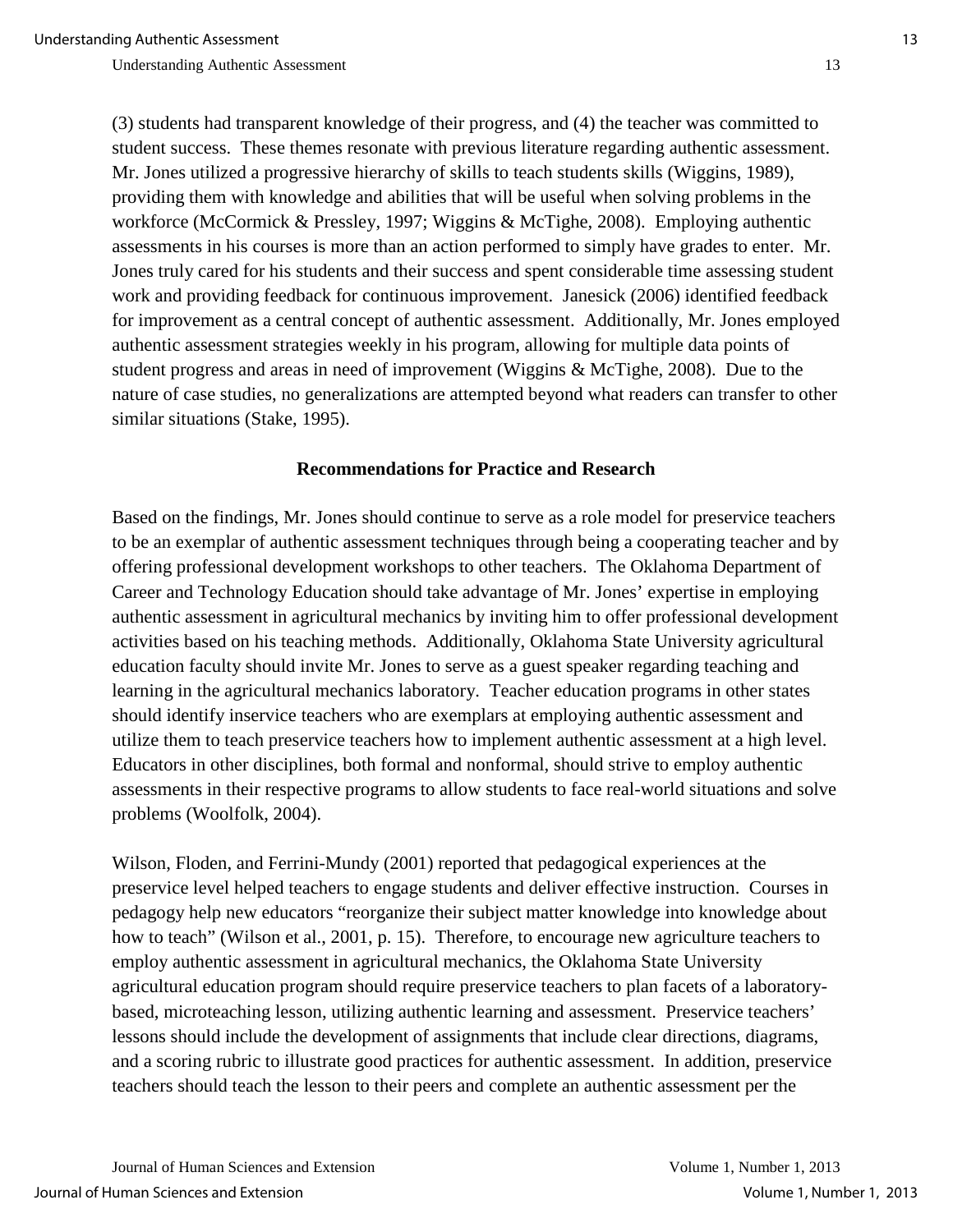microteaching lesson. The preservice teachers should be afforded the opportunity to practice giving constructive feedback during the microteaching experience.

Future research should be conducted to evaluate and refine the pragmatic model of authentic assessment. Additional instructors who implement authentic learning and assessment strategies at a high level should be identified and interviewed to determine if the themes and assertions reported here are consistent in other agricultural mechanics programs. To further solidify the value of authentic assessment, research should be conducted to determine the effect of authentic learning and assessment on agricultural mechanics content knowledge using the Oklahoma endof-instruction competency examination.

#### **References**

- Anderson, L. W., Krathwohl, D. R., Airasian, P. W., Cruikshank, K. A., Mayer, R. E., Pintrich, P. R., Raths, J., & Wittrock, M. C. (Eds.). (2001). A taxonomy for learning, teaching, and assessing: A revision of Bloom's taxonomy of educational objectives. New York, NY: Longman.
- Baker, M. A., & Robinson, J. S. (2011). Practical implications for the experiential learning theory in agricultural education: A conversation with Dr. David A. Kolb. *Proceedings of the 2011 American Association for Agricultural Education Research Conference, 38*, 352–367. Available at http://www.aaaeonline.org/uploads/allconferences/5-23- 2011\_293\_proceedings.pdf
- Cheek, J. G., Arrington, L. R., Carter, S., & Randell, R. S. (1994). Relationship of supervised agriculture experience program participation and student achievement in agricultural education. *Journal of Agricultural Education, 35*(2), 1–5. doi:10.5032/jae.1994.02001
- Creswell, J. W. (2007). *Qualitative inquiry & research design*. Thousand Oaks, CA: Sage Publications.
- Custer, R. L., Schell, J., McAlister, B. D., Scott, J. L., & Hoepfl, M. (2000). *Using authentic assessment in vocational education* (Information Series No. 381). Columbus, OH: ERIC Clearinghouse on Education and Training for Employment. Available at http://www.eric.ed.gov/PDFS/ED440293.pdf

Dewey, J. (1938). *Education and experience*. New York, NY: Simon and Schuster.

- Ercikan, K. (2006). Developments in assessment of student learning. In P. A. Alexander & P. H. Winne (Eds.), *Handbook of educational psychology* (pp. 929–952). Mahwah, NJ: Lawrence Erlbaum Associates.
- Guba, E. G., & Lincoln, Y. S. (1989). *Fourth generation evaluation.* Newbury Park, CA: Sage Publications, Inc.
- Janesick, V. J. (2006). *Authentic assessment.* New York, NY: Peter Lang.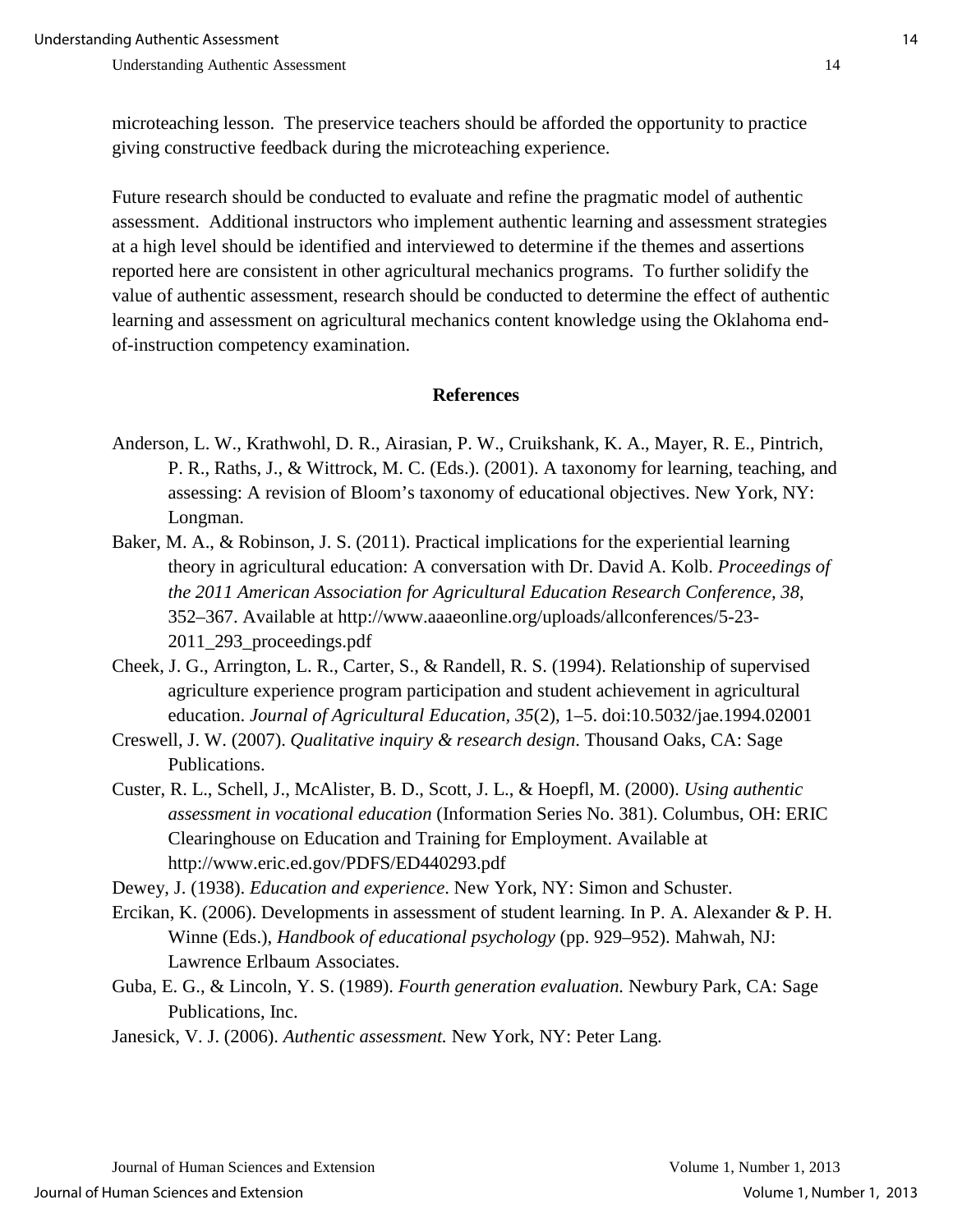- Knobloch, N. A. (2003). Is experiential learning authentic? *Journal of Agricultural Education, 44*(4), 22–34. doi:10.5032/jae.2003.04022
- Krefting, L. (1991). Rigor in qualitative research: The assessment of trustworthiness*. The American Journal of Occupational Therapy, 45*(3), 214–222. doi:10.5014/ajot.45.3.214
- Marton, F., & Säaljö, R. (1976). On qualitative differences in learning 2: Outcome as a function of the learner's conception of the task. *British Journal of Educational Psychology, 46*, 115–127. doi:10.1111/j.2044-8279.1976.tb02304.x
- McCormick, C. B., & Pressley, M. (1997). *Educational psychology: Learning, instruction, assessment.* New York, NY: Longman.
- Newcomb, L. H., McCracken, J. D., Warmbrod, J. R., & Whittington, M. S. (2004). *Methods of teaching agriculture*. Upper Saddle River, NJ: Pearson Prentice Hall.
- Newmann, F. M., & Wehlage, G. G. (1993). Five standards for authentic instruction. *Educational Leadership, 50*(7), 8–12. Available at http://www.ascd.org/publications/educational-leadership/apr93/vol50/num07/Five-Standards-of-Authentic-Instruction.aspx
- Parr, B. A., Edwards, M. C., & Leising, J. G. (2008). Does a curriculum integration intervention to improve the mathematics achievement of students diminish their acquisition of technical competence? An experimental study in agricultural mechanics. *Journal of Agricultural Education, 49*(1), 61–71. doi:10.5032/jae.2008.01061
- Phipps, L. J., Osborne, E. W., Dyer, J. E., & Ball, A. (2008). *Handbook on agricultural education in public schools.* Clifton Park, NY: Thomson Delmar Learning.
- Roberts, T. G., & Ball, A. L. (2009). Secondary agricultural science as a content and context for teaching. *Journal of Agricultural Education, 50*(1), 81–91. doi:10.5032/jae.2009.01081
- Schunk, D. H. (2008). Learning theories: An educational perspective. Upper Saddle River, NJ: Pearson.
- Stake, R. E. (1995). *The art of case study research*. Thousand Oaks, CA: Sage Publications.
- Tracy, S. J. (2010). Qualitative quality: Eight "big tent" criteria for excellent qualitative research. *Qualitative Inquiry, 16*(10), 837–851. doi:10.1177/1077800410383121
- Wehlage, G.G., Newmann, F. M., & Secada, W. G. (1996). Standards for authentic achievement and pedagogy. In F. Newmann (Ed.), *Authentic achievement: Restructuring schools for intellectual quality* (pp. 21–48). San Francisco, CA: Jossey-Bass.
- Wiggins, G. (1989). A true test: Toward more authentic and equitable assessment. *The Phi Delta Kappan, 70*(9), 703–713. Available at http://www.jstor.org/stable/20404004
- Wiggins, G., & McTighe, J. (2008). Put understanding first. *Educational Leadership, 65*(8), 36– 41.
- Wilson, S. M., Floden, R. E., & Ferrini-Mundy, J. (2001). *Teacher preparation research: Current knowledge, gaps, and recommendations* (Report No. R-01-3). Center for the Study of Teaching and Policy: University of Washington. Available at http://www.stcloudstate.edu/tpi/initiative/documents/preparation/Teacher%20Preparation %20Research-Current%20Knowledge,%20Gaps,%20and%20Recommendations.pdf